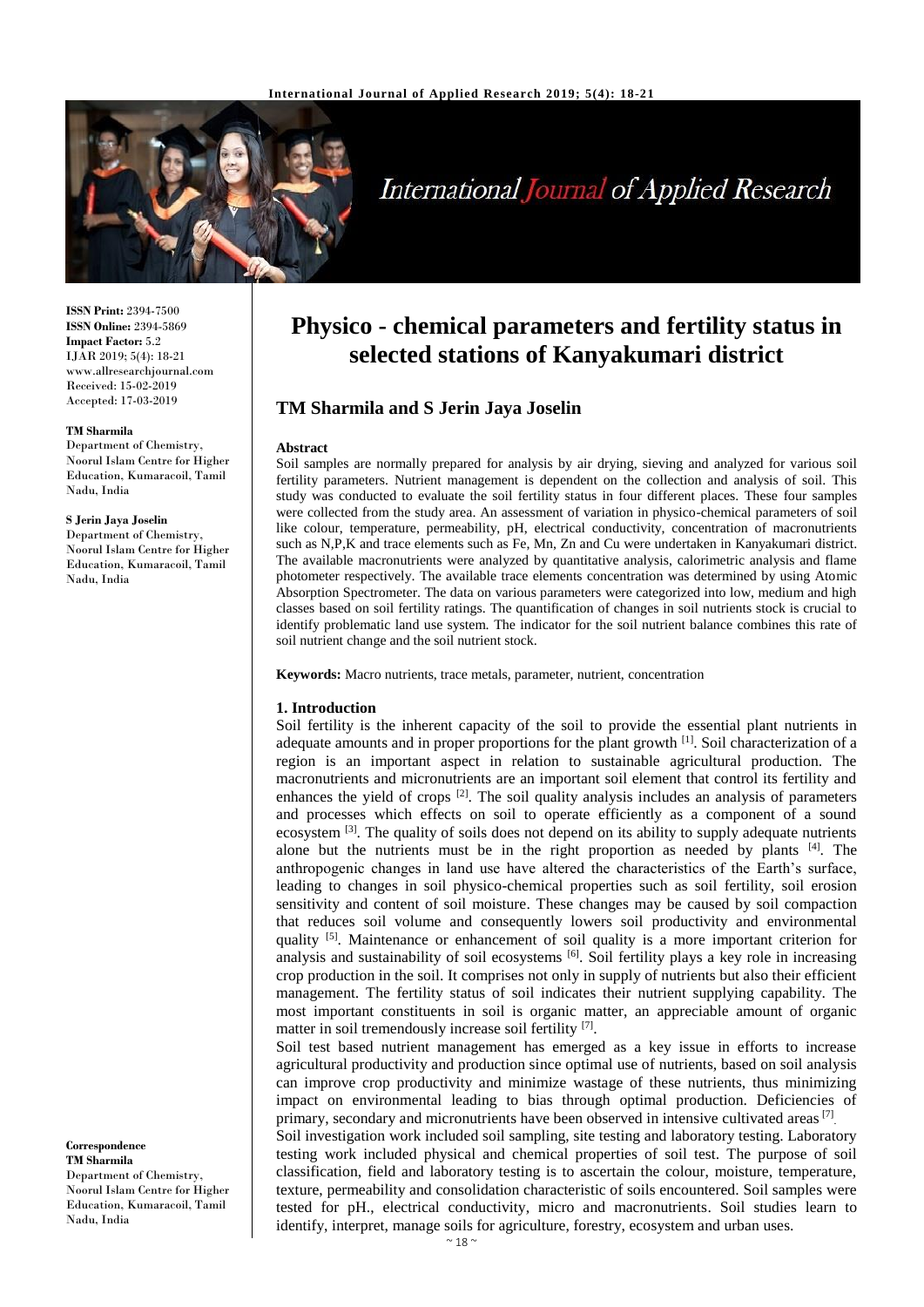#### **2. Methodology 2.1 Study Area**

Kanyakumari is one of the smallest district in Tamil Nadu state having an area of  $1584 \text{ km}^2$ . The district lies between 77° 05' and 77° 36'of the Northern latitude. The soil samples were collected from Nagercoil, Chunkakadai, Villukuri, Marthandam,

### **2.2 Sampling**

Nagercoil, chunkakadai, villukuri and marthandam, were selected as sampling locations. At each sampling location, about 2 kg of soil was collected at the surface levels (0-15 cm in depth) at a distance 1 m away from the road. Soil samples were prepared by collecting small portions of surface soil. A"V" shaped cut of 0-6 inch depth at random locations was made in each sampling site, and one inch of soil on either side of pit was scraped and collected in polythene bags. Quartering technique was adopted to reduce the size of the sample to the required mass. The collected soil samples are then assigned with identification number and were processed, analyzed by selecting standard

procedures which are appropriate for soils of the study area. The samples were collected in each sampling point, crushed and sieved with 2 mm mesh before storing it in labeled polythene bags before analysis.

## **2.3 Determination of physical parameters**

The soil samples were dried and grinded more finely. Physico-chemical parameters and nutrients of four soil samples were determined and results were also recorded. During collection, temperature of the sample was recorded.

- Determination of moisture by weighing balance.
- Determination of pH by Electronic pH meter.
- Determination of electrical conductivity by Conductometer.
- Determination of Nitrogen (N) and Phosphorous (P) by Titration method.
- Determination of potassium (k) by Flame photometry.
- Determination of trace elements (Fe, Cu, Zn, Mn) by Atomic Adsorption Spectrometry.

#### **3. Results and Discussion**

27.60 °C, 26.71 °C, 29.66 °C.

Moisture value ranges from 1% to 6%.

Soil samples 1, 2, 3, 4 showed neutral and very slightly

**3.4 Moisture**

**3.5 pH**

acidic.

| S. No | <b>Parameters</b>              | Sample 1     | Sample 2     | Sample 3     | Sample 4     |
|-------|--------------------------------|--------------|--------------|--------------|--------------|
| 1.    | Color                          | <b>Brown</b> | <b>Brown</b> | <b>Black</b> | <b>Black</b> |
| 2.    | Permeability                   | Good         | Good         | Good         | Medium       |
| 3.    | Temperature                    | 25.36        | 27.60        | 26.71        | 29.66        |
| 4.    | Moisture                       | 2.08         | 1.15         | 3.40         | 2.89         |
| 5.    | Ph                             | 6.6          | 6.1          | 6.3          | 6.8          |
| 6.    | <b>Electrical Conductivity</b> | 0.27         | 0.15         | 0.12         | 0.04         |
| 7.    | Nitrogen(Kg/Hect)              | 35           | 35           | 56           | 57           |
| 8.    | Phosphorous (Kg/Hect)          | 6.95         | 5.14         | 6.05         | 8.75         |
| 9.    | Potassium (Kg/Hect)            | 75.9         | 39           | 26.05        | 56.5         |
| 10.   | Iron (Ppm)                     | 4.30         | 4.64         | 6.30         | 3.04         |
| 11.   | Manganese (Ppm)                | 2.22         | 2.25         | 1.90         | 3.64         |
| 12.   | Zinc (Ppm)                     | 0.53         | 0.53         | 1.12         | 0.64         |
| 13.   | Copper (Ppm)                   | 0.52         | 0.54         | 0.34         | 0.76         |

**Table 1:** Status of Physical and chemical Parameters of soil samples of four stations

## **3.1Colour**

The soil sample  $1 \& 2$  is brown in colour and sample 3, 4 is black in colour.

## **3.2 Permeability**

The soil sample 1, 2, 3 is good permeability and sample 4 is medium permeability.

## **3.3 Temperature**

The temperature range of four soil samples are  $25.36^{\circ}C$ ,



 $~\sim$  19  $~\sim$ **Fig 1:** The values of pH in different four soil samples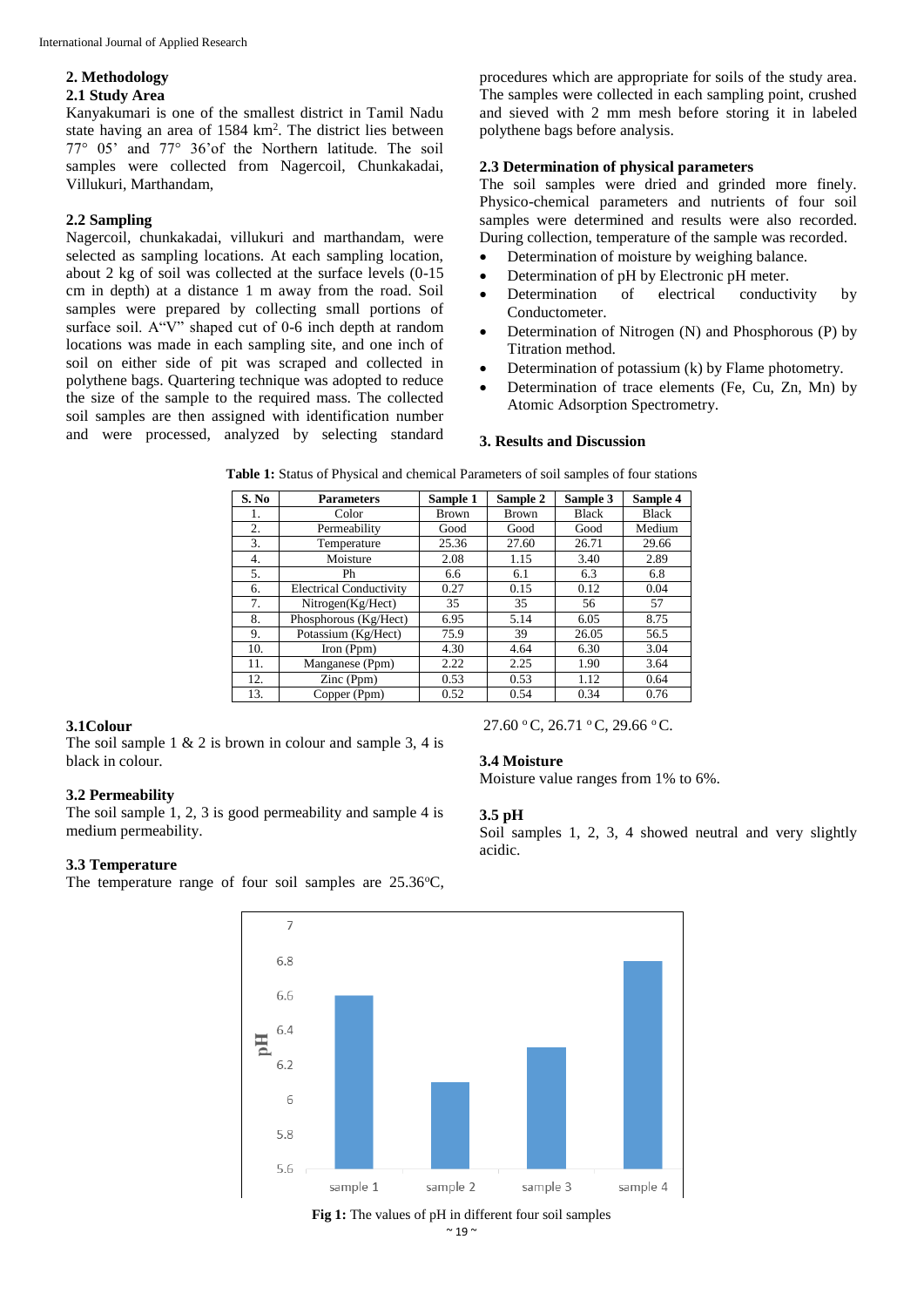#### **3.6 Elecrical conductivity**

In the determined data of electrical conductivity, all soil samples have good value. So the salt content of the soil is less and will not affect plants.



**Fig 2:** Variation of electrical conductivity value in different soil samples

#### **3.7 Nitrogen**

All soil sample data showed a low value of available nitrogen in soil and it is showed a deficiency of nitrogen. Nitrogen deficiency symptoms in plants are stunted in growth, shorter, internodes and small pale yellow leaves.

Plants may become light green. To overcome this deficiency, it is necessary to add nitrogen containing fertilizer to enrich the soil.



**Fig 3:** The mean concentration of macronutrient (Nitrogen)

#### **3.8 Phosphorous**

The phosphorous value for the fourth sample is 8.75.This value is nearer to high phosphorous value but other three samples have medium phosphorous value. Its deficiency causes disturbance in the nitrogen metabolism of plants. This deficiency can be managed using animal manures, rock phosphate and ammonium phosphate to soil.



**Fig 4:** The mean concentration of macronutrient (Phosphorous)

#### **3.9 Potassium**

Soil sample 1,4 showed medium levels of available potassium. Samples 2,3 showed low levels of available potassium. Potassium is an essential plant nutrient and is required in large amounts for proper growth and reproduction of plants. Potassium is considered as the "quality nutrient." Plants absorb potassium in its ionic form, K<sup>+</sup> . Potassium deficiency causes cholrosis, slow or stunted growth, and poor resistance to temperature changes and to

drought**,** defoliation. Potassium deficiency also causes poor resistance to pests, weak and unhealthy roots, uneven ripening of fruits. Potassium deficiency can be managed by adding potassium-specific fertilizer, often called potash, which consists of  $K_2CO_3$ . Rock potash may be a good solution because it has high potassium content but is released slowly to reduce overdose. Common forms of inorganic fertilizers include potassium nitrate, potassium sulphate and mono potassium phosphate.



 $~10$  ~ **Fig 5:** The mean concentration of macronutrient (potassium)